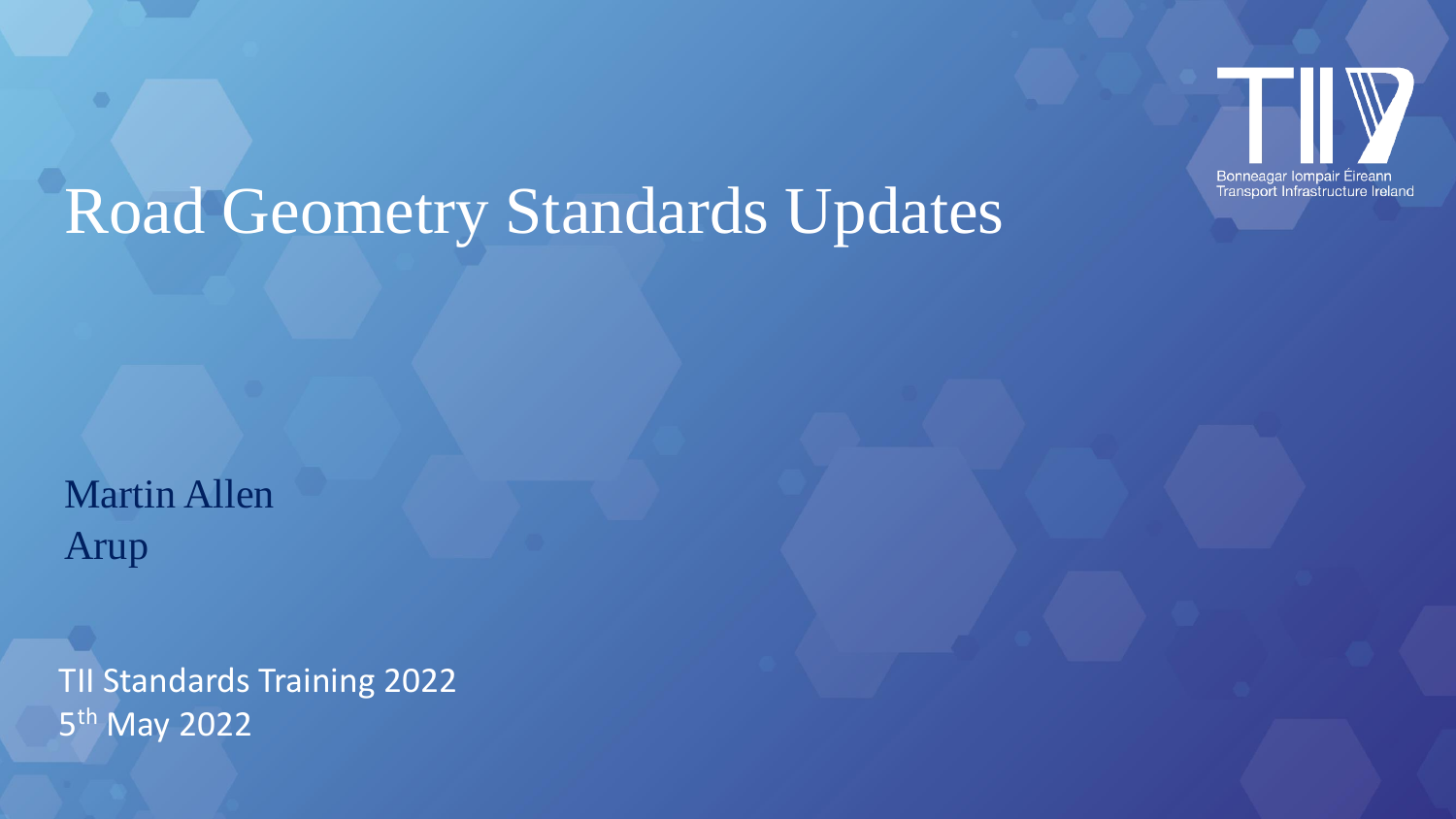# Background to Task

- Last major review of TII Road Geometry Publications undertaken in 2017, which included:
	- DN-GEO-03031 (Rural Road Link Design)
	- DN-GEO-03060 (Geometric Design of Junctions)
	- DN-GEO-03036 (Cross Sections & Headroom) *\*updated in May 2019 to include principle of Forgiving Roadsides*
- 3 5 years since last full review undertaken
- Major changes linked to road transport during this period

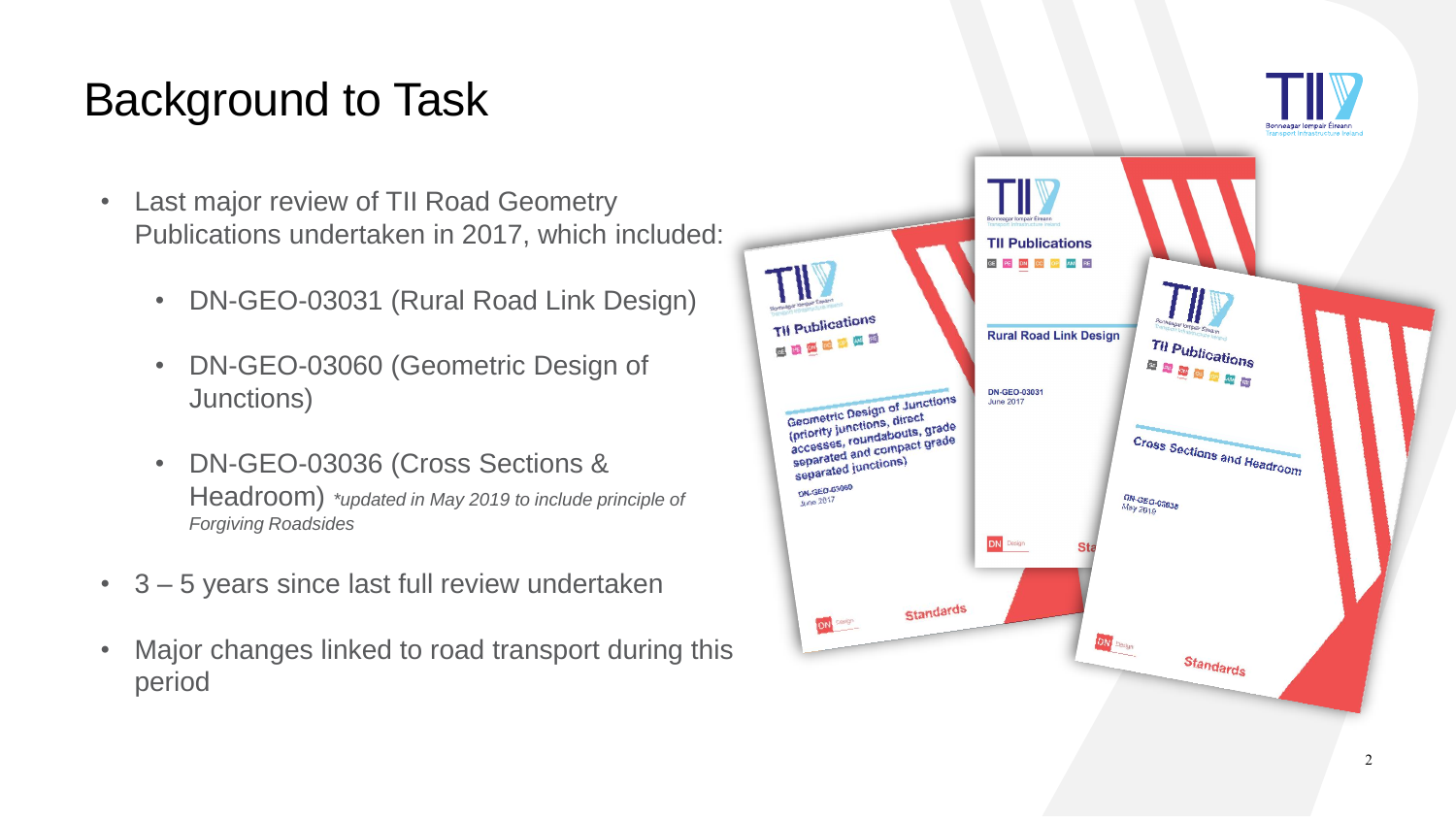# Scoping & Aspirations



- Recognised that updates to Road Geometry Standards would need to consider:
	- Sustainable Transport and Roads
	- Public Transport and Active Travel provision
	- Approach to provision of design guidance and aspirations vs. mandatory technical requirements
	- Lessons Learned and common themes from departures received by TII
	- Technical queries received across the standards
	- Other technical issues highlighted from industry consultation and expert knowledge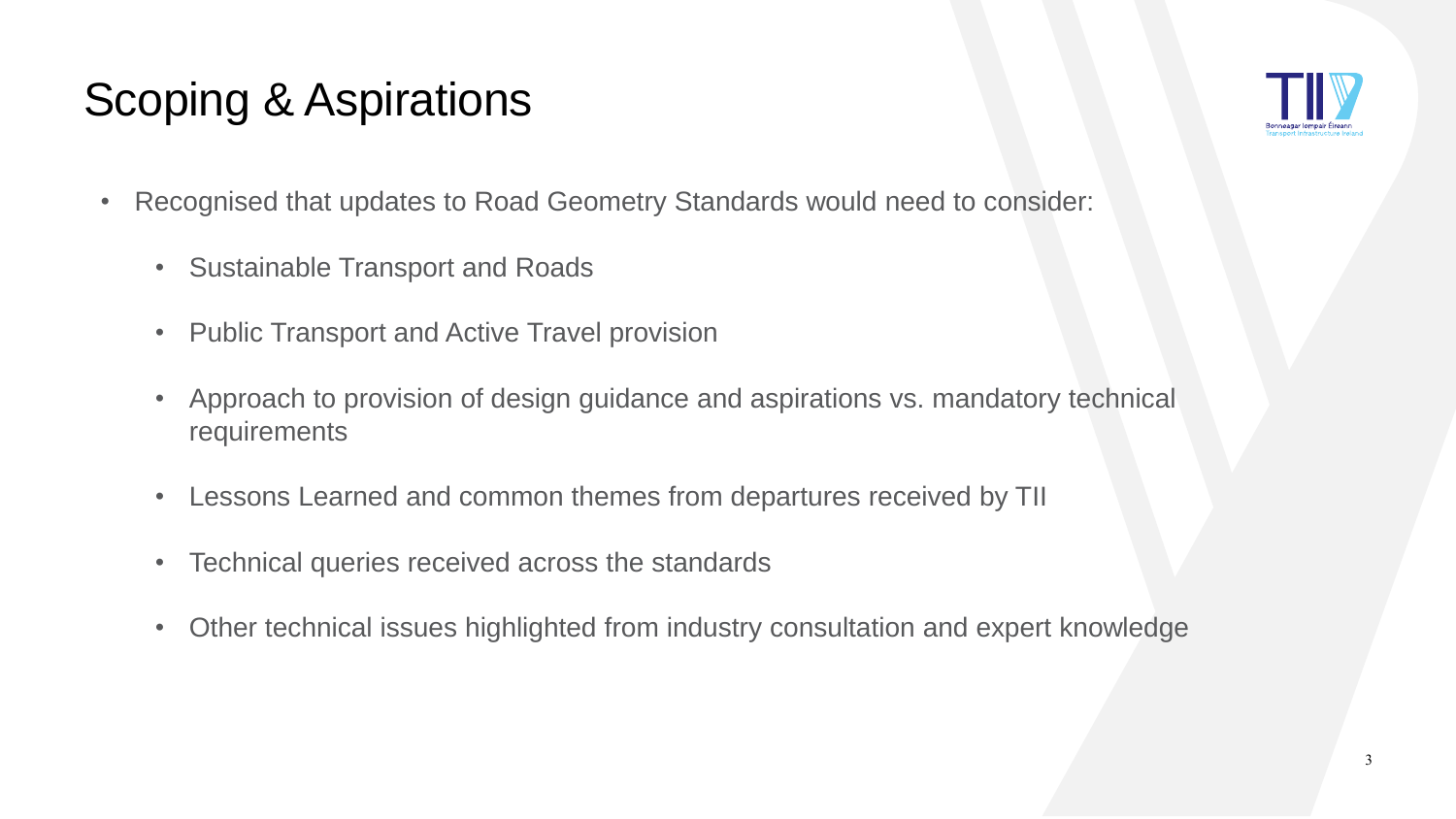# Scoping & Aspirations – Work Completed to Date:



- Review of structure adopted by other organisations internationally (UK, Austrialia, New Zealand, Norway, Sweden, Denmark, Germany, France)
- Stakeholder engagement:
	- Workshops with TII and Regional Road Design Offices
	- TII Standards User Feedback Questionnaire distributed in March 2021
- Conclusions and Recommendations to inform standards update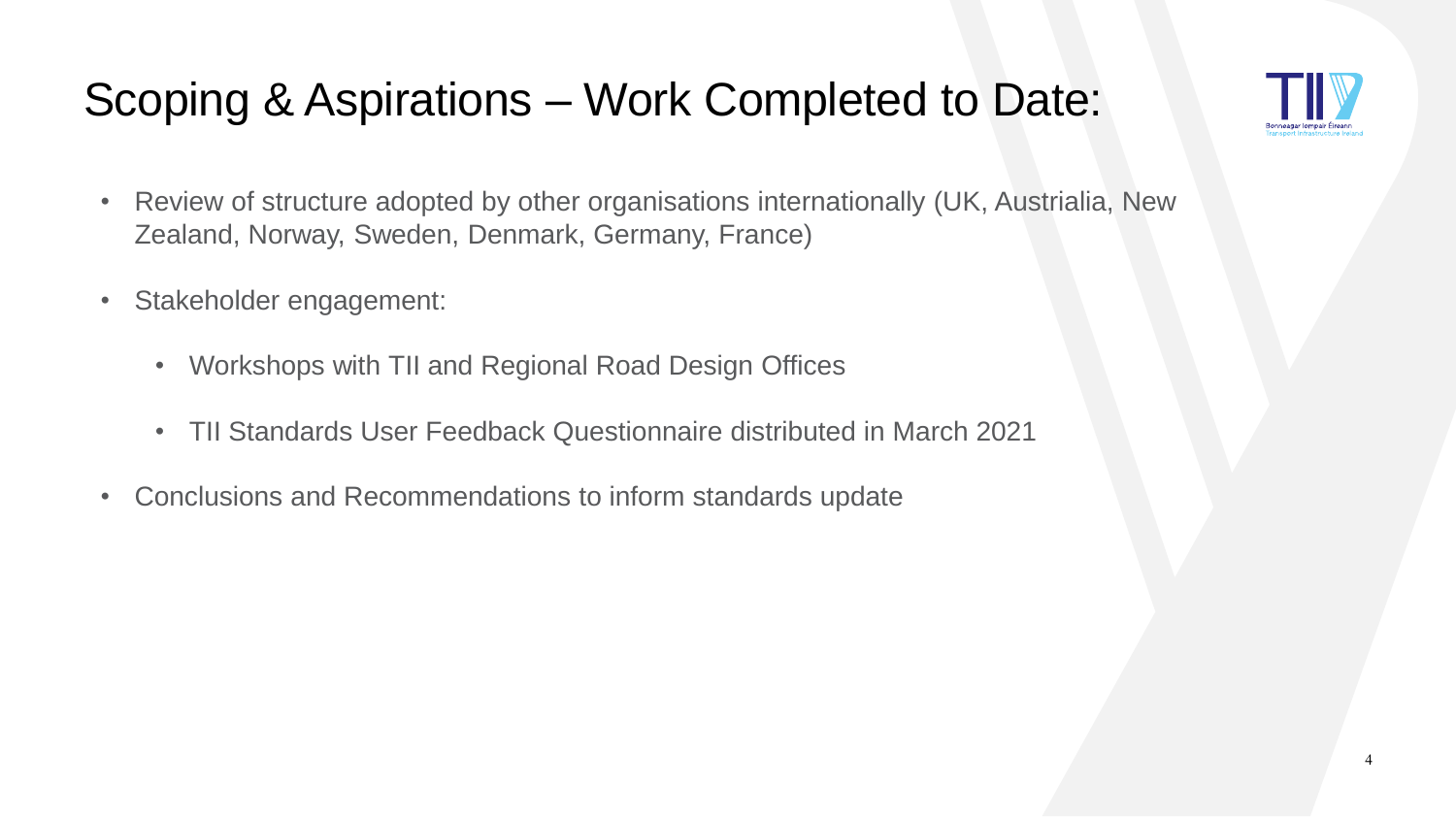

# Scoping & Aspirations – Work Completed to Date:

• TII Standards User Feedback Questionnaire distributed in March 2021

| 13. We would like to identify what aspects, if any, of the above-mentioned standards required further detail or<br>clarification in the new update. Please select 5 items from the list below which, in your view, should be prioritised<br>in the new update and number these items from 1-5 in order of priority. |                                                                               | $%$ of<br>overall<br>mentions |
|---------------------------------------------------------------------------------------------------------------------------------------------------------------------------------------------------------------------------------------------------------------------------------------------------------------------|-------------------------------------------------------------------------------|-------------------------------|
| 1.                                                                                                                                                                                                                                                                                                                  | Design Speed                                                                  | 4%                            |
| 2.                                                                                                                                                                                                                                                                                                                  | <b>Sight Distance</b>                                                         | $5\%$                         |
| 3.                                                                                                                                                                                                                                                                                                                  | Horizontal Curvature                                                          | $0\%$                         |
| 4.                                                                                                                                                                                                                                                                                                                  | Vertical Curvature                                                            | 4%                            |
| 5.                                                                                                                                                                                                                                                                                                                  | Climbing Lanes                                                                | $0\%$                         |
| 6.                                                                                                                                                                                                                                                                                                                  | Single Carriageway Design                                                     | 4%                            |
| 7.                                                                                                                                                                                                                                                                                                                  | Dual Carriageways & Motorways                                                 | 0%                            |
| 8.                                                                                                                                                                                                                                                                                                                  | Geometric Design to Improve Surface Drainage                                  | 11%                           |
| 9.                                                                                                                                                                                                                                                                                                                  | Forgiving Roadsides                                                           | 11%                           |
|                                                                                                                                                                                                                                                                                                                     | 10. Cross Sections on Open Roads                                              | $5\%$                         |
|                                                                                                                                                                                                                                                                                                                     | 11. Cross Sections at Structures                                              | $0\%$                         |
|                                                                                                                                                                                                                                                                                                                     | 12. Headroom at Structures                                                    | $1\%$                         |
|                                                                                                                                                                                                                                                                                                                     | 13. Selection of Junction Type                                                | 4%                            |
|                                                                                                                                                                                                                                                                                                                     | 14. Selection of Road Type                                                    | 8%                            |
|                                                                                                                                                                                                                                                                                                                     | 15. Geometric Design of Priority Junctions                                    | $1\%$                         |
|                                                                                                                                                                                                                                                                                                                     | 16. Geometric Design of Roundabouts                                           | 9%                            |
|                                                                                                                                                                                                                                                                                                                     | 17. Geometric Design of Grade Separated Junctions                             | $1\%$                         |
|                                                                                                                                                                                                                                                                                                                     | 18. Geometric Design of Compact Grade Separated Junctions                     | 4%                            |
|                                                                                                                                                                                                                                                                                                                     | 19. Design guidance for needs of Non Motorised Users/ Vulnerable Road Users   | 13%                           |
|                                                                                                                                                                                                                                                                                                                     | 20. Active Travel - facilities for Non Motorised Users/ Vulnerable Road Users | 14%                           |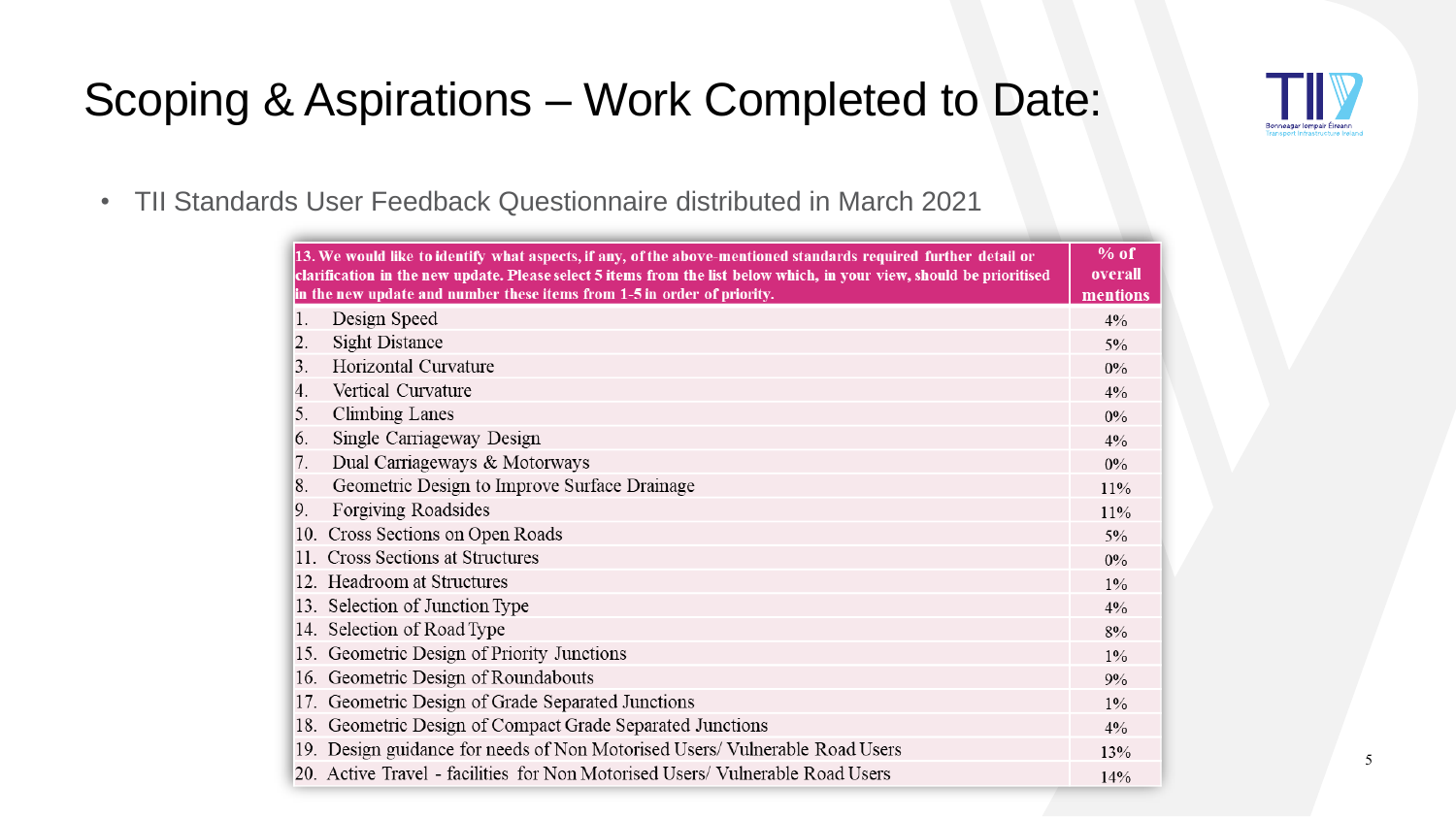# Road Geometry Standards Update – Progress



- Update focussing on 3 TII Publications Link Design, Cross-section & Junction Design
- Delivery of standards update split into six separate scope items:
	- 1. Active Travel
	- 2. Cross-section
	- 3. Roundabouts
	- 4. Junctions
	- 5. Alignment (Horizontal, Vertical, Superelevation)
	- 6. General Updates
- Some tasks require significant research and others may involve updated to language and presentation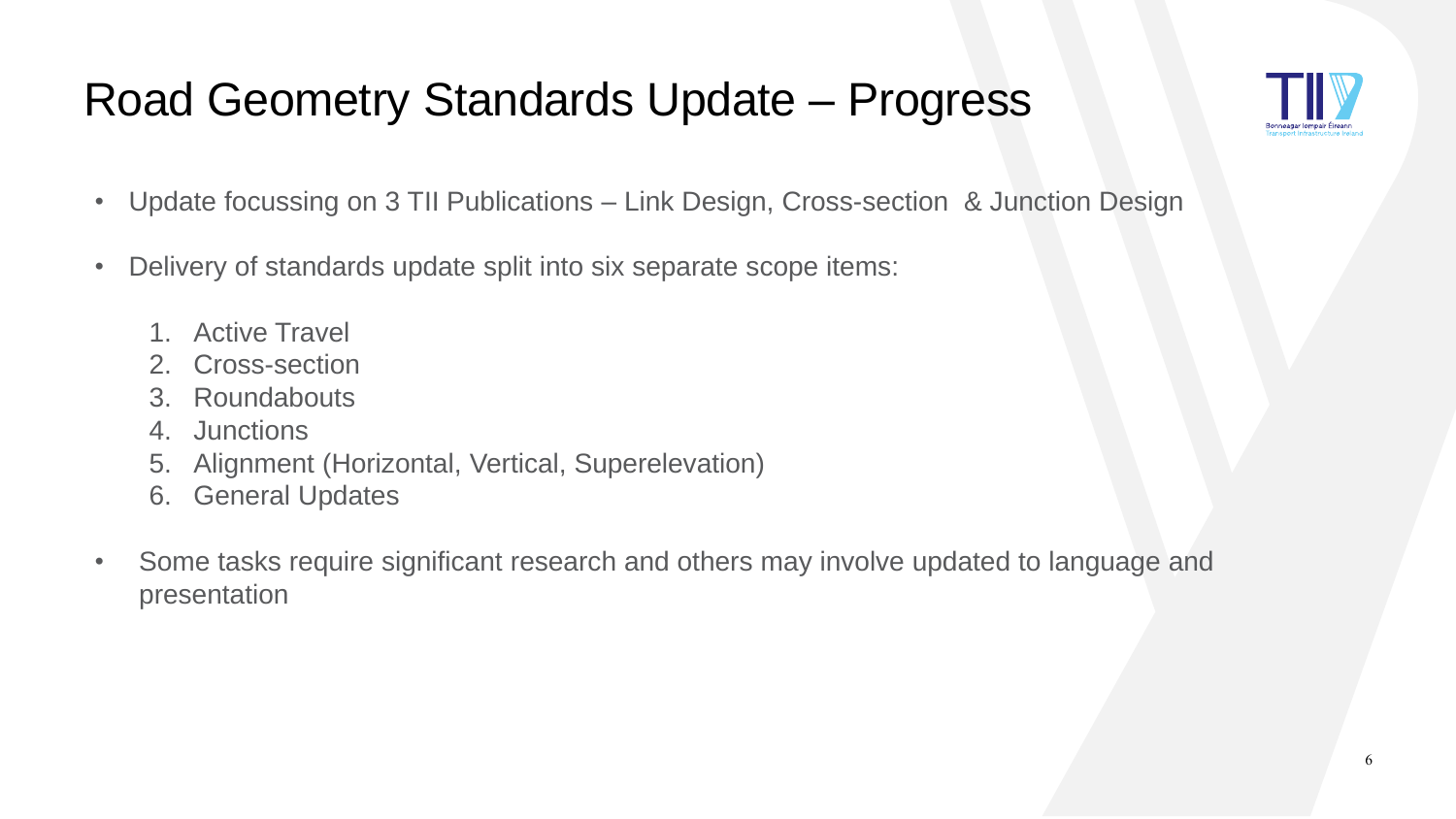# Road Geometry Standards Update – Progress



#### **Expected Updates to Include:**

- Review of Active Travel crossing facilities on national roads / coordination across standards
- Additional guidance/requirements for minimum verge widths to accommodate ancillary elements
- New requirements for construction of roundabout overrun areas
- Segregated Left Turn Lanes at roundabouts to be subject to departure application
- New flowchart and design guidance to be developed for roundabout design (entry flaring, number of entry lanes and circulatory carriageway lanes)
- Updated methodology for measurement of Entry Path Radius at Roundabouts
- Compact junctions not permitted on Type 1 Dual Carriageways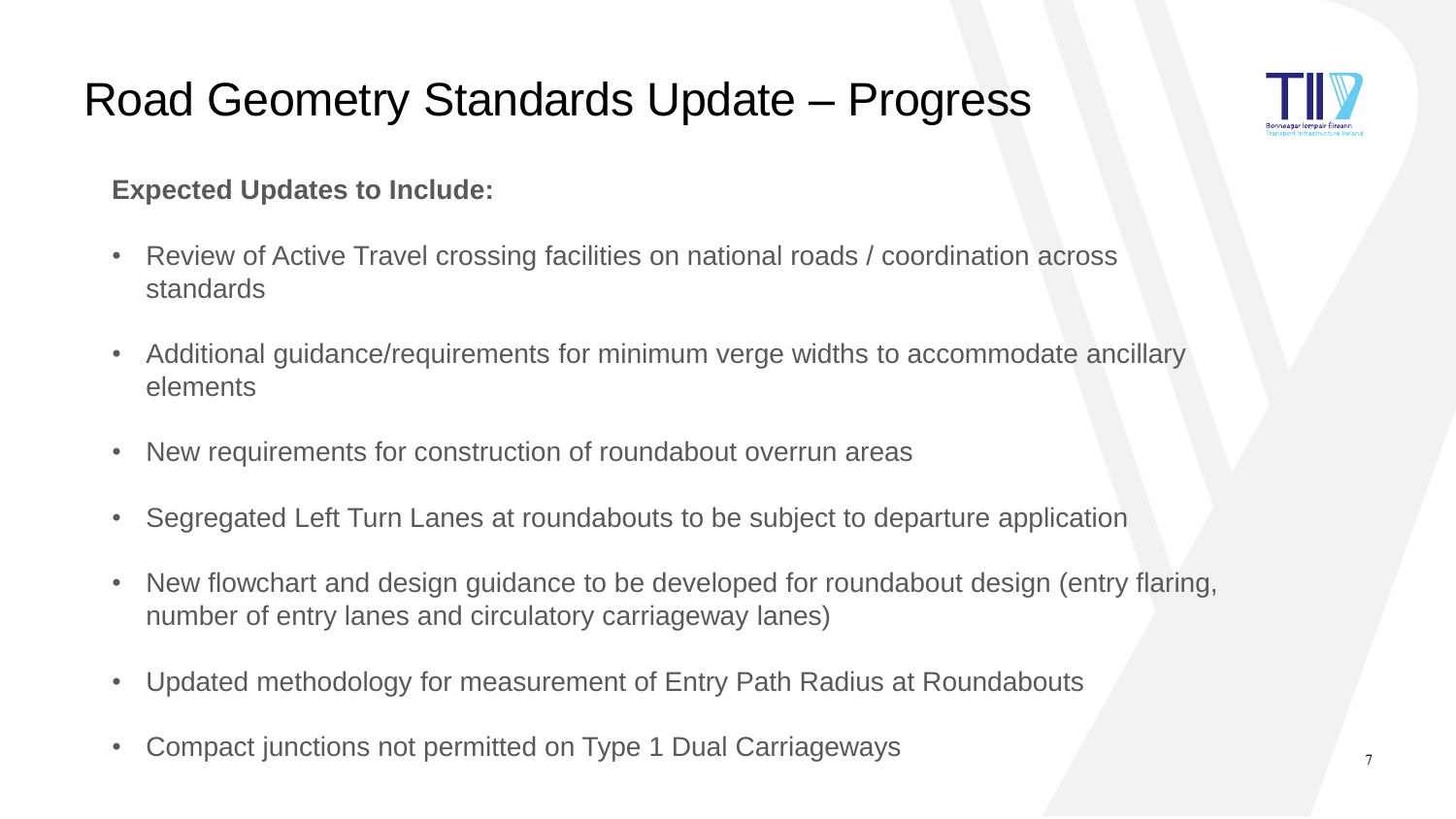# Road Geometry Standards Update – Progress



#### **Expected Updates to Include:**

- Requirement for single lane dualling at Single Carriageway Compact Junctions
- Additional advice and diagrams to be included in relation to horizontal & vertical coordination (alignment phasing)
- Additional advice and diagrams to be included on avoidance of superelevation development and avoidance of flatspots
- Aquaplaning Assessment Reports no longer required to be submitted, but analysis needs to be documented in Design Report
- Additional clarity to be provided on Stopping Sight Distance relaxations and permitted combinations of relaxations
- Review of Table 6.1 (DN-GEO-03031) to provide additional guidance on road cross section selection